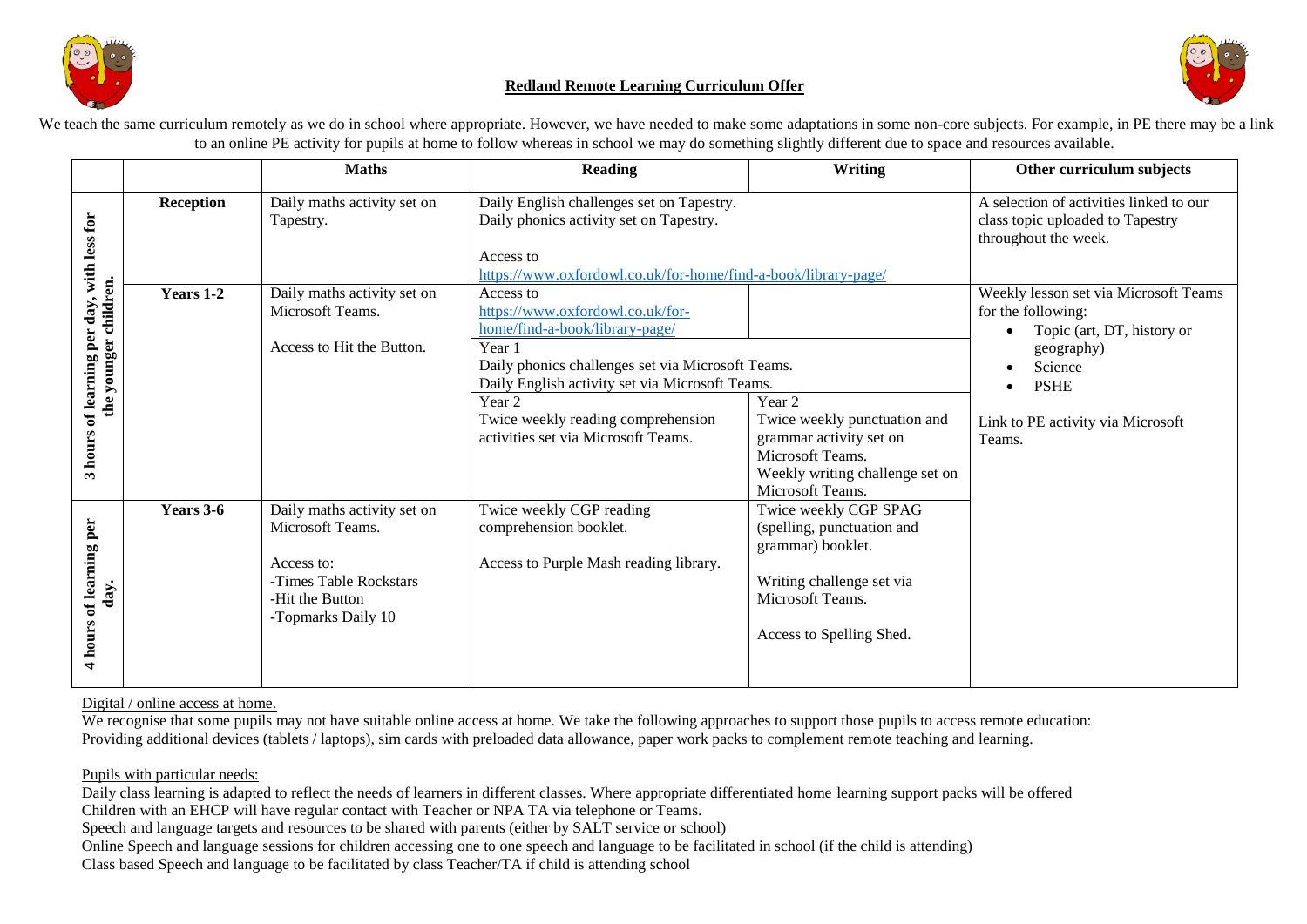

## **Redland Remote Learning Expectations**



Please read this document alongside the 'Redland Home Learning Curriculum Offer' and the 'Remote Learning Provision' documents.

Teachers are working in pairs in order to deliver home learning and provide learning in school for Keyworker and Vulnerable children. As a result, home learning will either be set by their class teacher or the teacher from the partnered class. Classes are partnered as follows:

**Wrens** (Mrs Powell) and **Owls** (Miss Grosvenor) **Robins** (Miss Sadler) and **Starlings** (Mr Smith) **Puffins** (Mrs Steele) and **Nightingales** (Mrs Pickford/Mrs Thomson) **Buzzards** (Mrs Billett) and **Hawks** (Mrs Keates) **Kingfishers** (Ms Hull) and **Falcons** (Mrs O'Brien)

Work will be uploaded each morning for the day. Some assignments will include direct teaching / input from a teacher via either a video or PowerPoint (which may include audio or video content). There is an expectation that pupils log in daily to access learning and complete tasks set. Please the Redland Curriculum offer, which identifies how much learning will be set for each cohort and what this will consist of.

> We will endeavour to provide a range of learning to include tasks that children are able to access independently. However, we are aware that children may need adult support in accessing or completing some learning tasks.

We understand that this change in circumstances is challenging for families. As a school, we will do our best to support families in accessing home learning as well as supporting the well-being of children. Please do not hesitate to contact class teachers. The best method is via ClassDojo or Tapestry. Alternatively there is a messaging function on Microsoft Teams, or you can contact the office via email or telephone during school hours.

In order to further support families with home learning, we will follow this flow chart below to offer assistance if children are not engaging with tasks set:

| Step 1 | If a child hasn't submitted any learning for 2 days and there has been no communication about this, a class teacher will directly message via<br>ClassDojo, Tapestry or Teams to see if there is some way in which they can support with home learning. |  |
|--------|---------------------------------------------------------------------------------------------------------------------------------------------------------------------------------------------------------------------------------------------------------|--|
| Step 2 | If there has not been a response to the direct message and the child still hasn't submitted any learning for 3 days, a class teacher will call the<br>parent or carer, to see if there is some way in which they can support with home learning.        |  |
| Step 3 | If the child still hasn't submitted any learning for 5 days, a member of SLT (Senior Leadership Team) will contact the parent or carer, to see<br>if there is some way in which they can support with home learning.                                    |  |

**If you have any difficulty accessing home learning, please discuss this with a class teacher in the first instance, who will discuss ways in which we can support you.**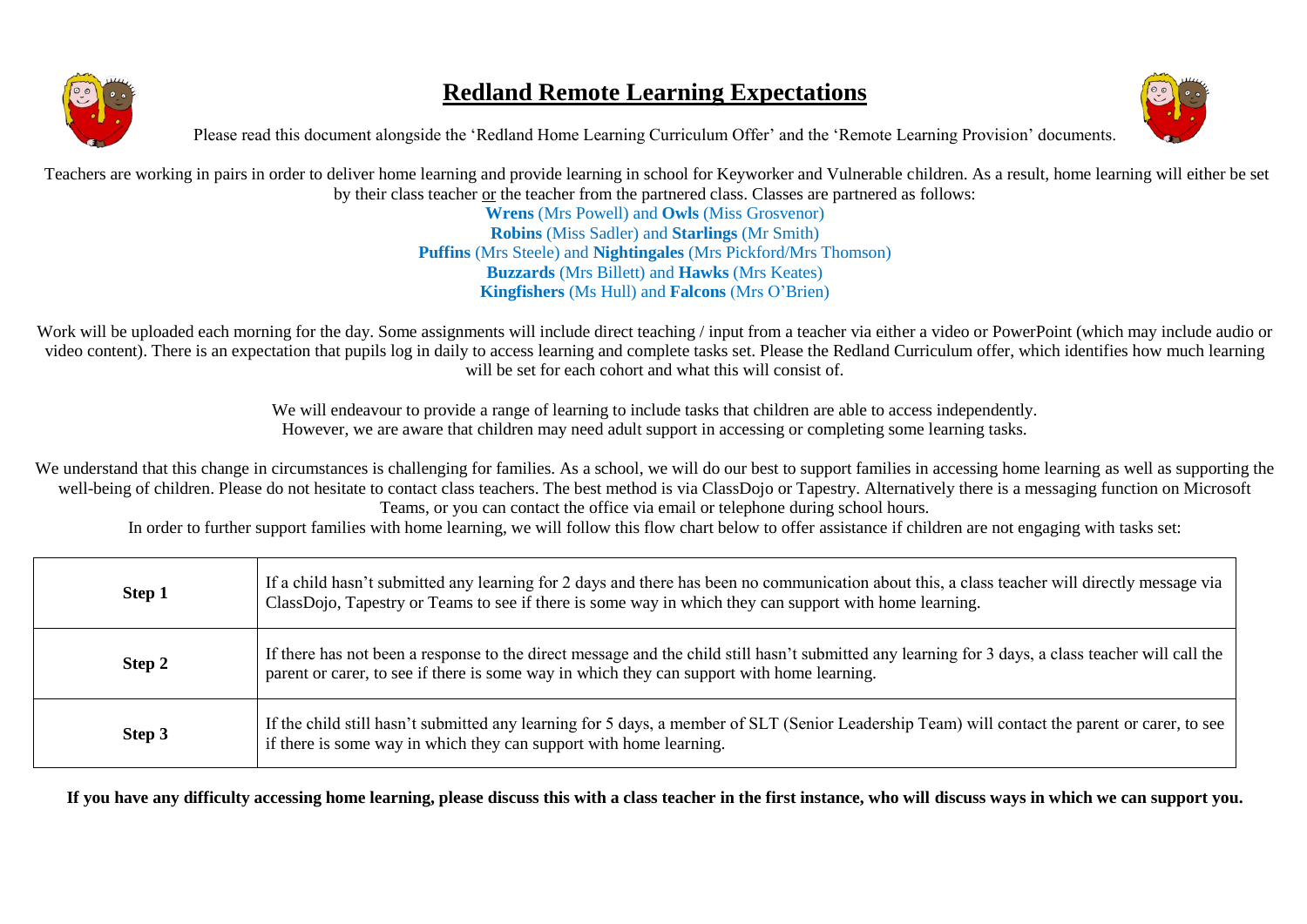# Remote learning provision. Year Group  $\rightarrow$  Wrens and Owls



#### How will my child be taught remotely?

Instructions/input will either be: >In written form on Tapestry >In the form of a PowerPoint, which may have additional audio or video content >In the form of a video (link on Tapestry) >In the form of a link to a website (on Tapestry)

>Direction to work books and learning packs, which have been sent home.



### What feedback will my child receive?

Feedback will be given to pupils via Tapestry. This will be either individual, group or whole class.

Pupils will receive feedback on work they've submitted on average 3 times per week.

Feedback may include any automatically marked/assessed work from digital platforms (e.g. Top marks, Phonics Play, Purple Mash etc.)

> Parents and carers can communicate with teachers via Tapestry.